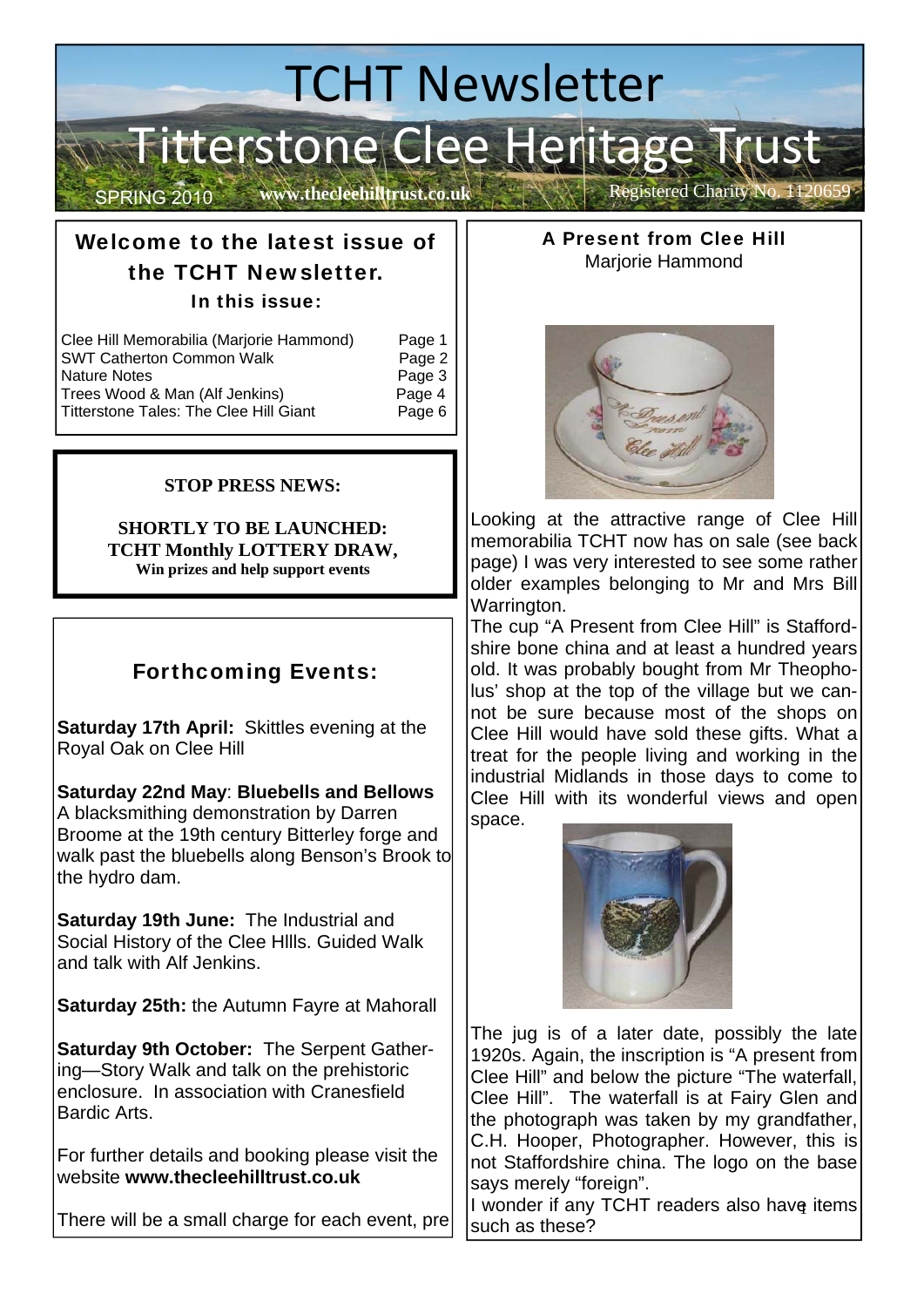#### A WINTER WALK

TCHT the first event on the area of Catherton to Detton junction on the Ditton Priors to recently purchased by SWT. Despite being cancelled due to overnight snow a bunch of intrepid folk arrived at Cleeton St Mary Village Hall at 10 am on Sunday morning. The sun arose to light up the new hazel catkins and make the white dressed hill sufficiently attractive to climb up the old tramway to Magpie Hill, 16 people braving the white stuff .



mon and in particular Magpie Hill was the fo-circa 1908 shown above. cus of the day and in deep snow and sunshine we climbed up the incline, adopted on the way We returned to the Village Hall for a bowl of by a friendly local hound keen to go for a walk very welcome hot soup supplied by Diane from with anyone who would take him.



We didn't see much wildlife, apart from a few intriguing paw and claw prints in the snow, but we did hear the Ravens calling out, as they start their annual mating rituals, tumbling through the sky above the hill summit. The Dragonflies didn't make an appearance on the

On the 23rd a walk on Catherton Common was talk about the old mines and aerial ropeway jointly run by Shropshire Wildlife Trust and that once carried the buckets of quarried stone frozen clay pit ponds near the old Catherton Pit, but it was a wonderful walk and interesting



Cleobury railway, over what is now the SWT Catherton Common reserve.

The Industrial Archaeology of Catherton Com-structures in the country. Terminal buildings This aerial ropeway, over three and a half miles long was built in 1908 as part of the Catherton Quarry. All that now remains are the concrete bases of the pylons and the ruined remains of the terminal buildings within the old quarry, but once it was one of the longest such

SWT

Further walks with Shropshire Wildlife Trust ( Ludlow Branch ) are planned for the summer, Contact Jim Martin ( 01299 271532 or email jim.martin73@tiscali.co.uk ) for details

#### NATURE NOTES:

This winter has been the hardest and longest since that of 1963, far more the type of winter that many of us remember from times past. I 'm sure many of us will have thought how can climate change exist if we have such a winter? But climate change has been ever present, the earth is used to it. It 's us that are at the mercy of both climate and weather.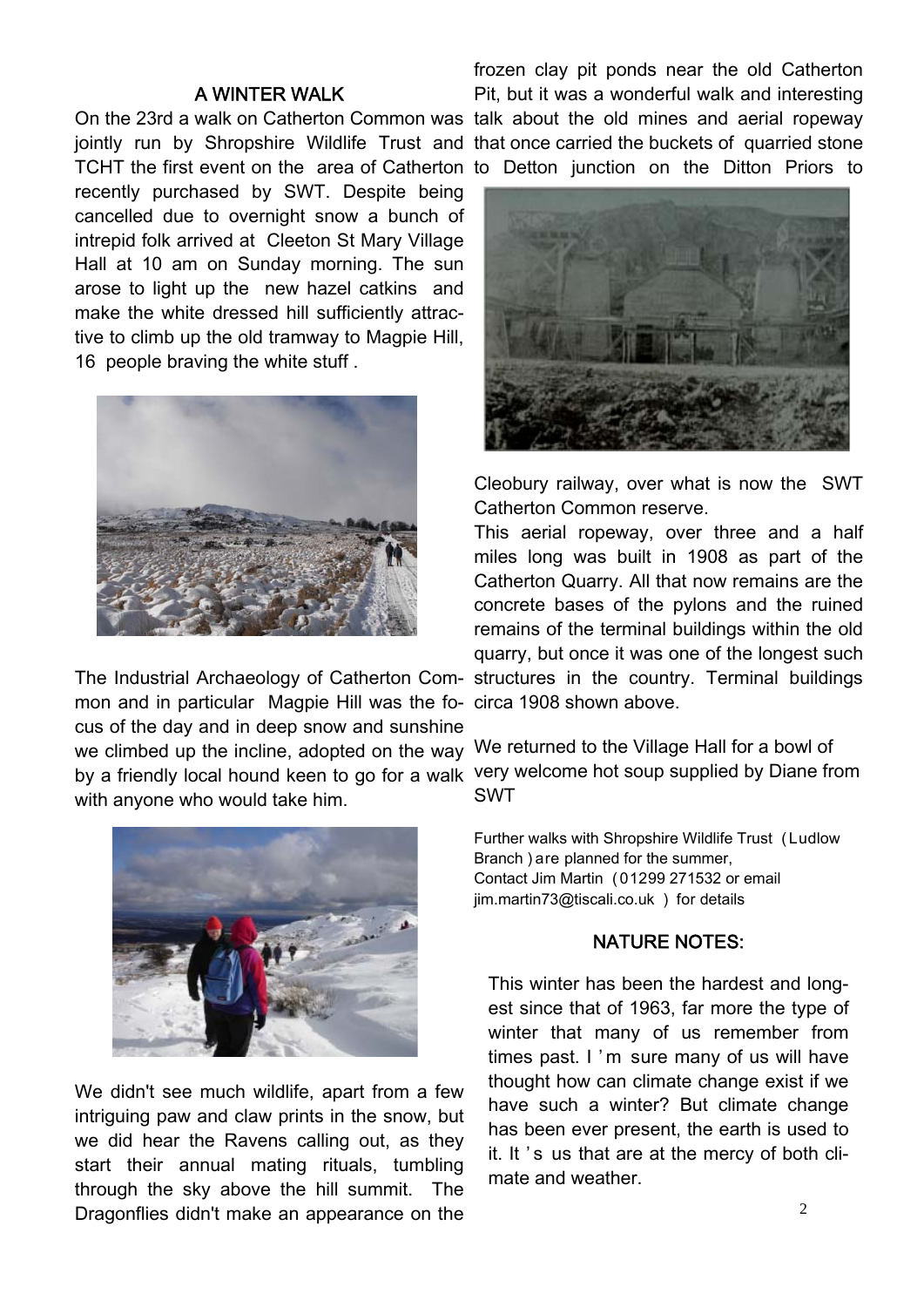The ice and snow has perhaps reminded us just how we are still at the mercy of climate.

What is certainly beyond question is that this winter has been long and hard. More so for the birds, many of which will never in their short lives have experienced such conditions. I know many of you will have been providing food for them, saving many lives. Below is a recipe for a fat ball cake that we have used throughout the winter, appreciated by a wide range of birds visiting our bird tables, which this year for the first time included redwings and fieldfares.

INGREDIENTS:

4 oz lard 4 oz dried fruit/cheese—mix 2 small apples chopped 1lb mixed bird seed 6oz dried stale bread, crumbed



Mix dry ingredients, melt lard and pour onto dry mix and stir until all stick together. Split into four and put one quarter into a polythene bag, form into a ball. Repeat with remaining quarters, or if preferred put into suitable containers. Allow to set and then remove. This will give you four large fat balls which will provide valuable food for a range of garden birds.

But perhaps winter is now behind us, last week on the hilltop the first skylarks were singing, marking their territories out for a new year. The snowdrops are fully in flower, the first harbingers of Spring. But small birds will be in poor condition and need still feeding stations



and in the last few days crocus have suddenly appeared opening their heads to the welcome sun. Though much later than in recent years Spring lies close, breathing new life into a winter world.



Thoughts of Spring take me to the Nuvvers for which TCHT currently has a grant bid with Natural England. Soon the woodland flowers will be blooming there. Below is a celebration of the riches of our wood by Alf Jenkins

#### Trees, wood and man

#### Alf Jenkins MBE

As a child I spent a great deal of time in my Father' s workshop, he was a wheelwright, carpenter and undertaker as well as being the publican at the Dhustone Inn. A craftsman, who knew about trees, timber its nature and varying properties. Much of this rubbed off on to me and has been ever since an intricate part of my life. Trees have helped the development of man 's civilisation through the ages; providing natural fuel for warmth and cooking, food, hunting weapons, shelter, buildings, agricultural equipment, the wheel, our ships and railways to name but a small fraction.

When conducting groups to look at the Nuvvers ' lime industry I realised it could be a much wider and enormously beneficial resource for future generations of school children. Head teacher Marjorie Hammond encouraged me to take her pupils there.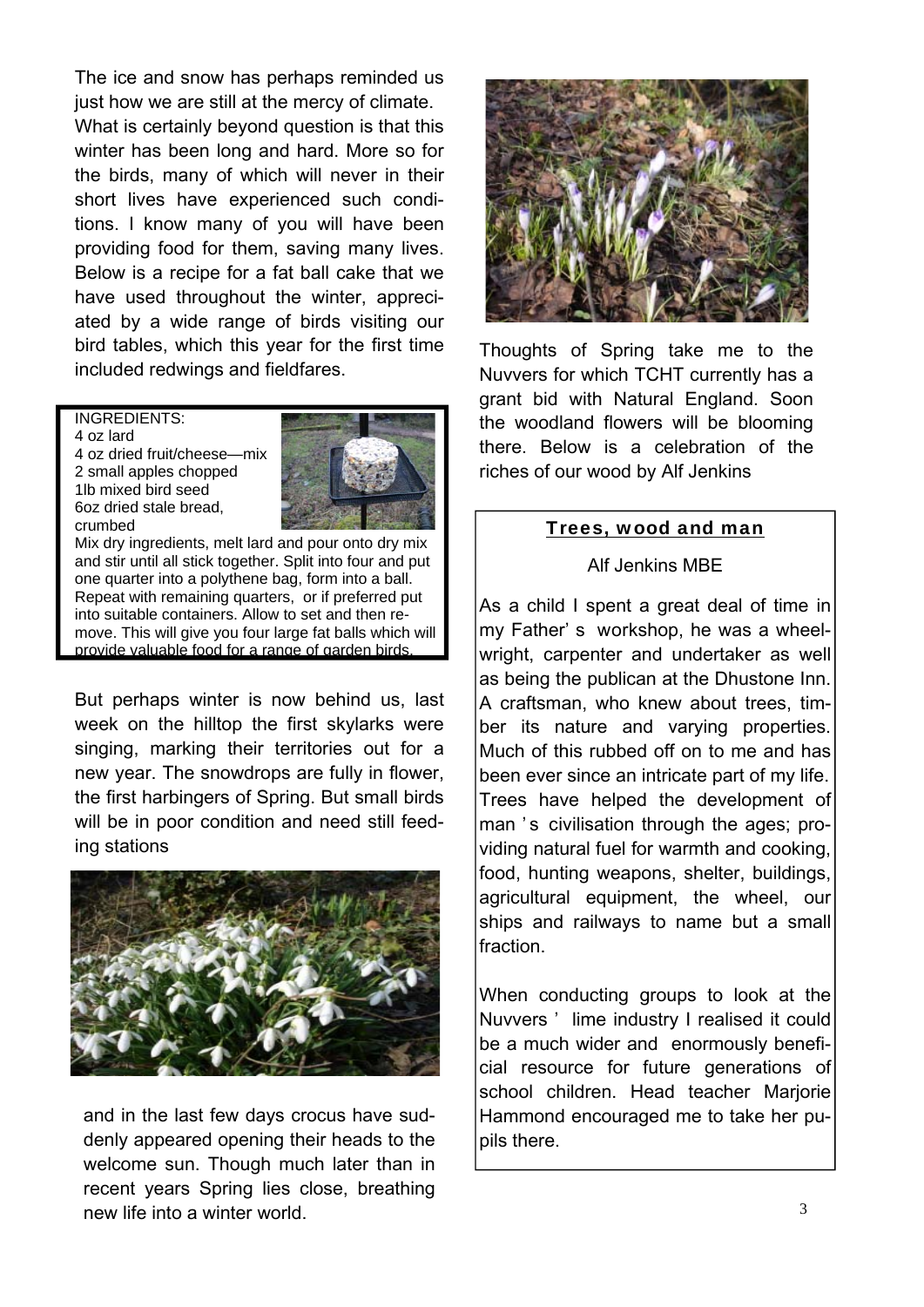Since the formation of TCHT in 2006 I have felt that the Trust should do its utmost to purchase the " Nuvvers " for the benefit of Clee Hill Community, future generations of school children and all those interested in Clee Hill ' s remarkable industrial heritage. The " Nuvvers " is a gem, too precious to lose or allow to degenerate or disintegrate.

The tall, elegant ash is and has been so useful. In the early nineteen hundreds my Father accompanied my Grandfather, also a wheelwright to choose naturally shaped ash branches which could be sliced lengthways to make a pair of shafts for a farm wagon. The timber is a hard, creamy white and has elasticity. Hence my Father used it for felloes ( o uter rims of wagon wheels ) because it could withstand bumps and ruts without cracking. That is also why it is still used for hammer handles and axe shafts. As a young man my Father worked for Morgan Motor Works at Malvern constructing car body frames – made from ash and many of you will recall that the wooden framework of the Morris 1000 and Mini Estate were also ash.



I think that I shall never see A poem lovely as a tree A tree that looks at God all day And lifts her leafy palms to pray A tree that may in summer were A nest of robins in her hair; Upon whose bosom snow has lain Who intimately lives with rain Poems are made by fools like me But only God can make a tree

Father used oak because of its strength for spokes of farm cart wheels, for coffin boards, gates and any construction which required strength. When ' quartered ' it exposes the food cells, medullary rays giving it an unequalled beauty admired in first class furniture. Children will hopefully know of the ' armada ' and our famous wooden galleons constructed from oak at the time of Queen Elizabeth Ist.

Unfortunately Nuvvers lost its elm due to the ravages of Dutch elm disease. That majestic tree has a beautiful, brown, wild grain which because of its twisty nature just will not split. This was the reason why my Father used it for the hub of a wagon wheel and again for coffin boards. Many will know that Ercol made all its fine furniture from this timber too. In the round it will twist and contort. Most of our country cottage roofs in Herefordshire, Shropshire and Worcestershire were made from elm poles. Hence the frequent dips and bumps we used to see on the roof ridges

.The distinctive Scot's Pine is a hard, 'softwood', excellent for bridges, old wooden ploughs and joinery.

Larch, the only 'evergreen' to change colour and lose its needles is an easily planed timber and one of the best for general joinery and railway sleepers.

Yew can survive for a thousand years. Think of our world when those trees were seeds – the time of the Battle of Hastings, Nor-

man Conquest and Domesday Book. Its timber has a wonderful array of colours and polishes beautifully. It was used extensively for bows because of its strength and elasticity and because of its close grain golf club shafts and chairs. But beware! Its berries are highly poisonous and can kill browsing cattle.

Alder is useful to grow near water or in damp ground because it absorbs great quantities of moisture. It will last forever under water therefore was excellent for bridge piles. Of course its most extensive use was for making clog shoes for thousands of workers in industrial Lancashire and Yorkshire and great quantities were sent from this area to those counties.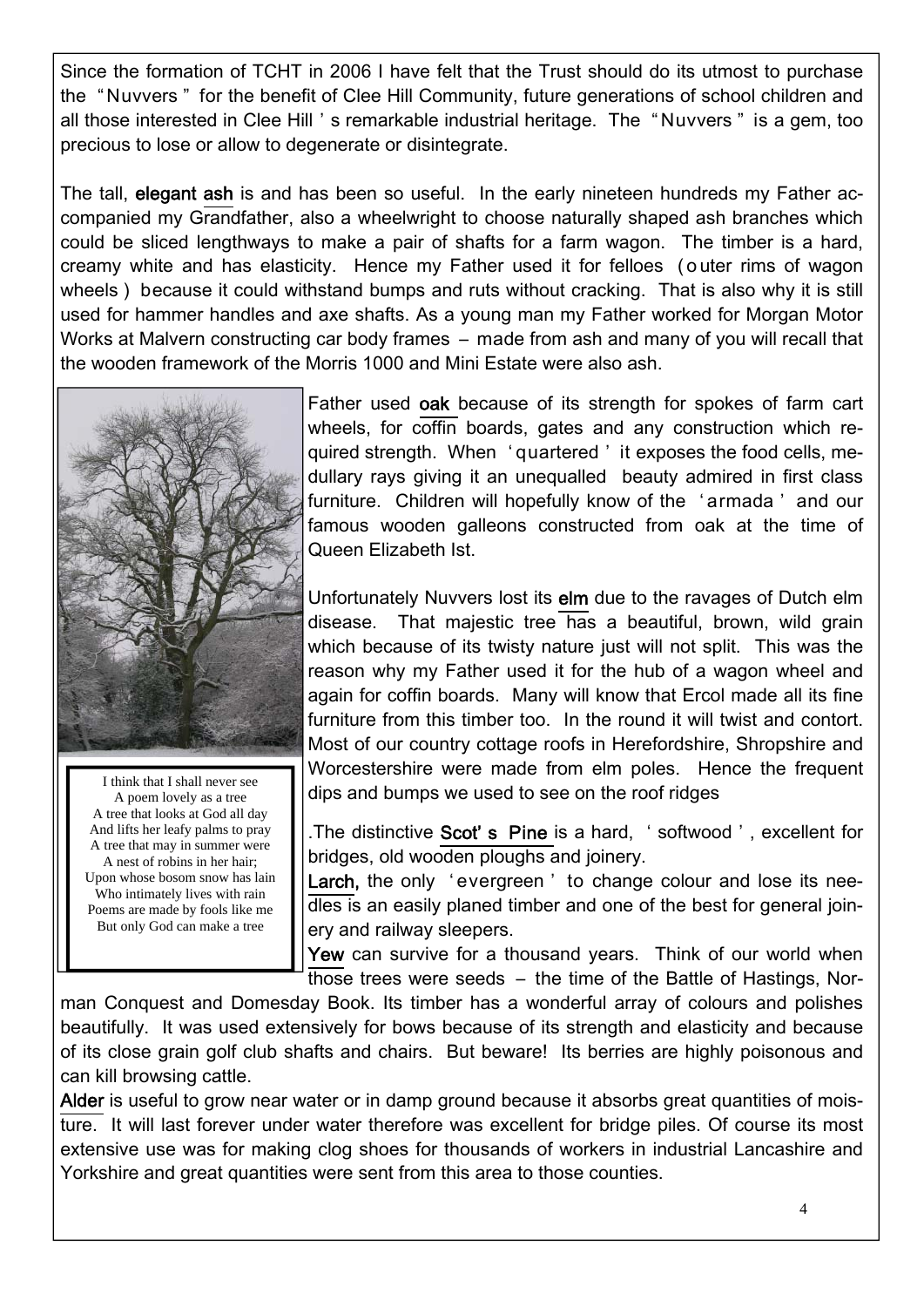Apple/Crab. This beautiful, close grained timber has a variety of orange, brown and very dark colours. It is excellent for lathe work, golf clubs and handles.

1

 $\overline{a}$ 

Beech, my favourite tree. Its leaves survive throughout the winter, retain good cover for birds, act as a wind break and are ' pushed off ' when new spring growth appears. It makes an excellent hedge. Its pinky, orange flecked, close grained timber makes excellent furniture. It will bend easily and so is extensively used in chair making. Lie under a beech tree and look up into the branches. You will see a wonderful creation. Branches are arranged in a whirl so that every one obtains some light. Beech absorbs a tremendous volume of water. A mature specimen can take up as much as two or three hundred gallons in one day.

Birch, the lady of the woods with delicate leaves, catkins and scintillating bark. Its swirling twigs were clamped together to make besoms, the witch ' s brooms. Its very close grained timber is best for sheets of plywood. Many country folk including me have made delicious, potent birch sap wine.

Chestnut, the poor man 's oak is brittle but nothing cleaves better and so it is well known for making chestnut fencing and for roofing shingles. Referred to as ' t he poor man ' s oak because the colour is identical to through and through oak and was asked for by locals for a coffin because it was much cheaper.

Holly. A leathery, spikey leaved tree with beautiful red berries; loved by us all at Christmas time. It is a good source of food for birds. Its timber is very hard and white. It is not often available to convert into wide planks but because of its straight grain it is a favourite for fine inlay work or banding around the edges of high quality furniture.

Sycamore produces an attractive, white, flecked timber. During my childhood it was used in great quantities for making mangle rollers. This very close grained wood even when wet did not produce splinters which would have caught in clothing and sheets; neither did it leave any stain on whites. Sycamore does not exude any taint and is ideal for bread boards and other kitchen and cookery uses. Its beauty and sound conducting properties makes it a favourite in the construction of violins. It was extensively used in the printing industry for printing blocks and its very close, hard grain is excellent for billiard cues.

Hawthorn. Well known for its vicious thorns which makes it unfriendly and animals wary of it, but its bright, red berries make a welcome feast for birds during the autumn. The old saying is that a good crop of hawthorn berries implies a hard winter. Its timber is very hard. It burns brightly and its straight grain chops easily. Ever since the time of the Enclosure Act it has become the best known hedging plant. It can be sided up easily and pleaches very well. By this method old hedges are rejuvenated to make an excellent stock proof fence.

Elderberry. This pithy tree, so common in hedgerows has useless timber value, but its dark clusters of berries are loved by birds. Country folk make potent red wine from the berries and elderflower champagne from the white blossoms.

Hazel A valuable coppiced tree which is pliant. Excellent for woven panel fencing and coppiced osiers for making baskets. It is a very good, fast growing hedging plant and of course a source of food ( nuts) for us and squirrels too.

The above trees are associated with the Nuvvers. How wonderful if we could eventually make it a treasured arboretum for all to share and learn from!

Thank you Dad for imparting your knowledge and craftsmanship.